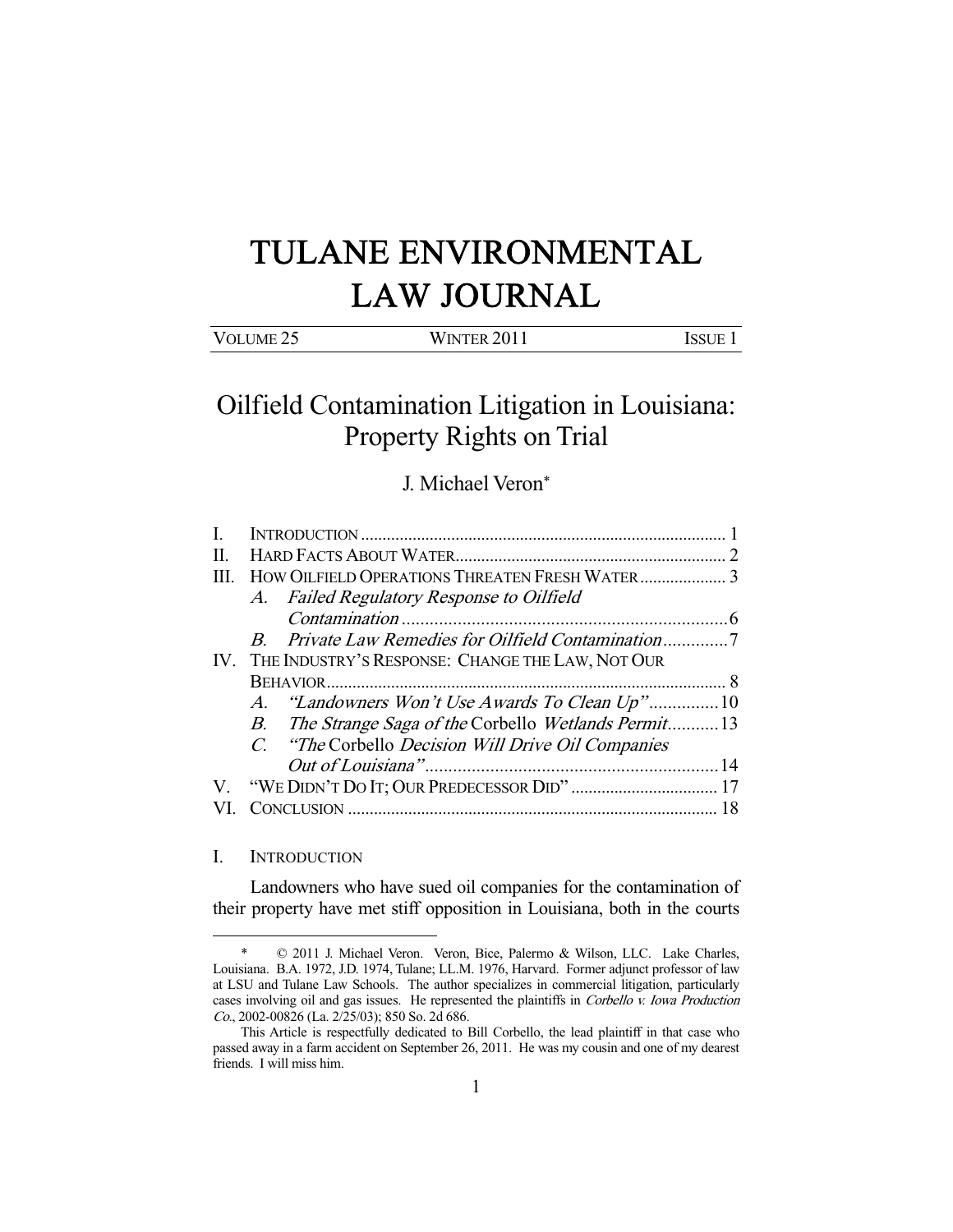and in the legislature. As a consequence, the fundamental rights of Louisiana citizens to protect their property from contamination are being tested now as never before in the history of the state. The purpose of this Article is to trace these developments and in the process expose certain myths that have supported this unprecedented attack on property rights.

#### II. HARD FACTS ABOUT WATER

 Water is the source of life. Our very existence on planet Earth depends on it. As the Louisiana Department of Environmental Quality (LDEQ) has declared: "Humans can go for weeks without food but will die within days without water."1

 Anyone who looks at a globe sees immediately that the majority of the earth's surface is covered by oceans. This creates the impression that the water supply for the humans, animals, and plants living on land is abundant.

 That impression is false. The great majority of the earth's water— 97%, in fact—is too salty to be drinkable by humans and animals or usable by plants.<sup>2</sup> Of the remaining  $3\%$  that constitutes fresh water, it is estimated that 99.9% of that is inaccessible because it is frozen in glaciers, too far underground to be of use, trapped in soil, or too contaminated to be drinkable. That leaves a total of .003% of all the water in the world that is drinkable. $3$ 

 The hard, cold fact is that drinkable fresh water is scarce—and becoming scarcer. As the human population grows, its demand for drinkable fresh water increases. As human activity pollutes and contaminates that water, the supply diminishes. This combination of expanding demand and shrinking supply is particularly alarming because "fresh water may be unique in that there is no replacement for it in the world."4 In the blunt words of the LDEQ: "Take away fresh water or pollute it to the point it can no longer be used and plants, animals, and humans that depend on it will have to move or die."<sup>5</sup>

 Our primary source of fresh water is rainfall. When rain falls to the ground, four things happen to the water: (1) it runs off into streams and lakes and becomes surface water; (2) it is absorbed into the ground,

 <sup>1.</sup> LA. DEP'T OF ENVTL. QUALITY,WATER QUALITY STUDY GUIDE 2 (2005).

 <sup>2. &</sup>quot;Most people know that roughly 71% of the earth's surface is covered with water. . . . But, of that huge amount some 97% (271.6 billion liters/person) is unfit to drink because it is too salty." *Id.* 

 <sup>3.</sup> Id.

<sup>4.</sup>  $Id.$ <br>5.  $Id.$ 

Id.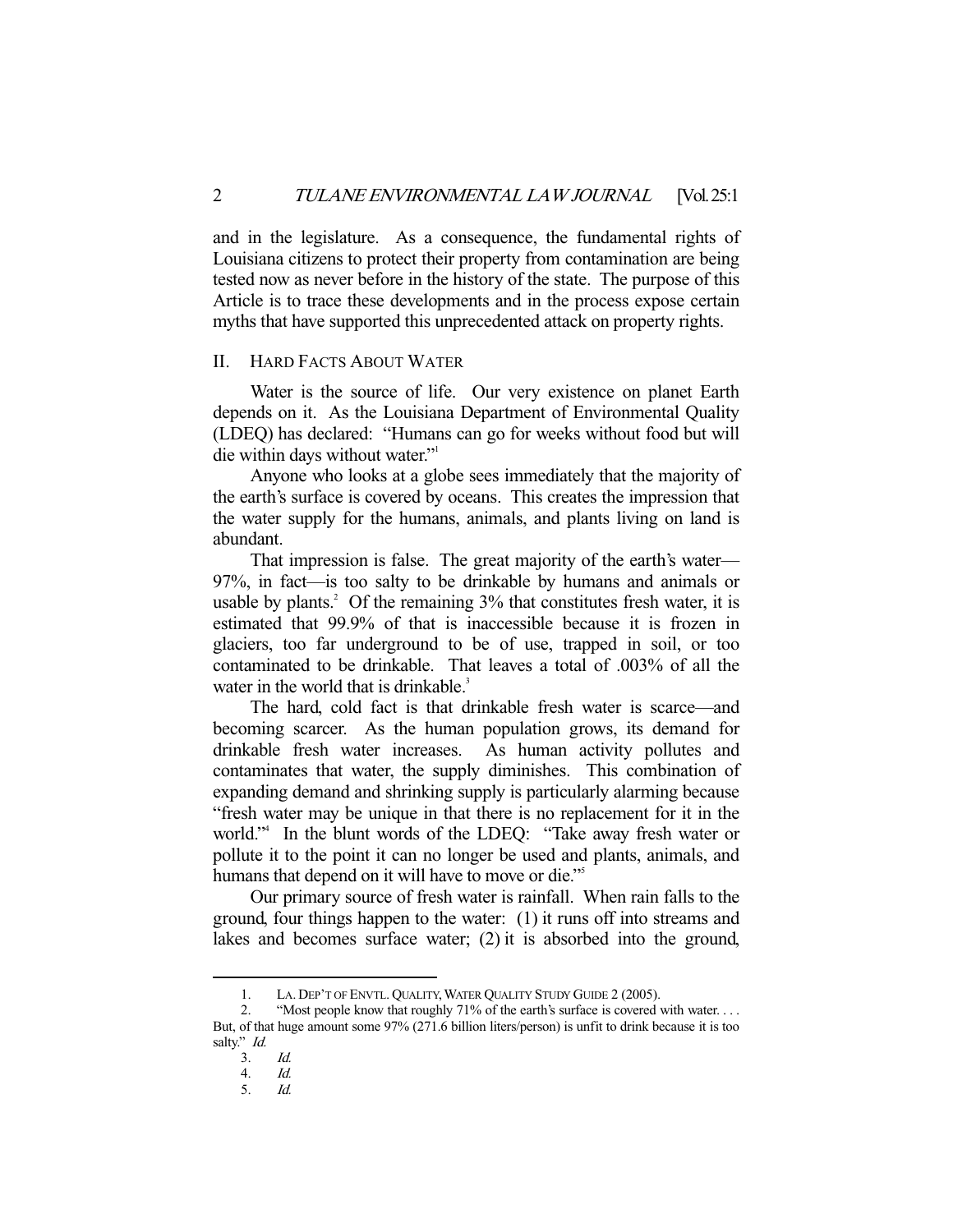where it collects in underground aquifers and becomes groundwater; (3) it is absorbed by plants; or (4) it evaporates and becomes part of water vapor that eventually falls back to the earth as rain.<sup>6</sup>

 Groundwater is a vital and indispensable source of fresh drinking water. Across the United States, half of the population depends on groundwater for its drinking water.<sup>7</sup> In Louisiana, approximately twothirds of *all* Louisiana residents—rural *and* urban dwellers—get their drinking water from ground water.<sup>8</sup>

#### III. HOW OILFIELD OPERATIONS THREATEN FRESH WATER

 Oilfield operations are a leading cause of groundwater contamination in Louisiana.<sup>9</sup> When an oil well flows, four things come to the surface: (1) oil, (2) gas, (3) gas liquids (often referred to as "gasoline"), and (4) produced water (often referred to as "brine").<sup>10</sup> These four components of the well stream must be separated at the surface so that the first three can be sold for profit and the brine can be disposed.

 Produced water typically contains high levels of dissolved solids with high salinity, as well as concentrations of heavy metals, naturally occurring radioactive material (NORM), and oil and grease.<sup>11</sup> As the name implies, brine has an extremely high salt content. By way of comparison, fresh water typically contains approximately 50 parts per million (ppm) of salt, or chlorides.<sup>12</sup> Ocean water, such as that found in the Gulf of Mexico, is reported to contain anywhere from 28,000 to

 <sup>6.</sup> Water Availability, U.S. ENVTL. PROTECTION AGENCY, http://www.epa.gov/climate change/effects/water/availability.html. For a useful discussion, see Fresh Water, WIKIPEDIA, http://en.wikipedia.org/wiki/Fresh\_water (last visited Sept. 4, 2011).

 <sup>7.</sup> U.S. GEN. ACCOUNTING OFFICE, DRINKING WATER: SAFEGUARDS ARE NOT PREVENTING CONTAMINATION FROM INJECTED OIL AND GAS WASTES 2, 8 (1989). Remarkably, 95% of rural households across the United States depend on groundwater as their sole or principal source of drinking water. Id. at 8.

<sup>8.</sup> LA. DEP'T OF ENVTL. QUALITY, *supra* note 1, at 3. In an earlier publication, the same agency estimated that 69% of Louisiana residents were dependent on ground water as a source of drinking water. LA. DEP'T OF ENVTL. QUALITY, THE LOUISIANA GROUND WATER PROTECTION STRATEGY 1 (Aug. 1989) [hereinafter PROTECTION STRATEGY].

<sup>9.</sup> PROTECTION STRATEGY, *supra* note 8, at 2-5, 15-16; LA. DEP'T OF ENVTL. QUALITY, GROUND WATER PROTECTION IN LOUISIANA: PROBLEMS AND OPTIONS 3-4 (1985).

 <sup>10.</sup> EPA OFFICE OF COMPLIANCE, EPA/310-R-99-006, PROFILE OF THE OIL AND GAS EXTRACTION INDUSTRY, at vi, 3, 38, 49 (Oct. 2000).

<sup>11.</sup> *Id.* at 39, 45 tbl.2, 48-49.

 <sup>12.</sup> Groundwater Glossary, GROUNDWATER FOUND., http://www.groundwater.org/gi/gw glossary.html#F (last visited Sept. 28, 2011). The EPA has established Secondary Drinking Water Standards that set a maximum contaminant level of chloride in drinking water of 250 mg/L, or 250 ppm. National Secondary Drinking Water Regulations, EPA, http://water.epa.gov/drink/ contaminants/index.cfm#secondary (last visited Sept. 27, 2011).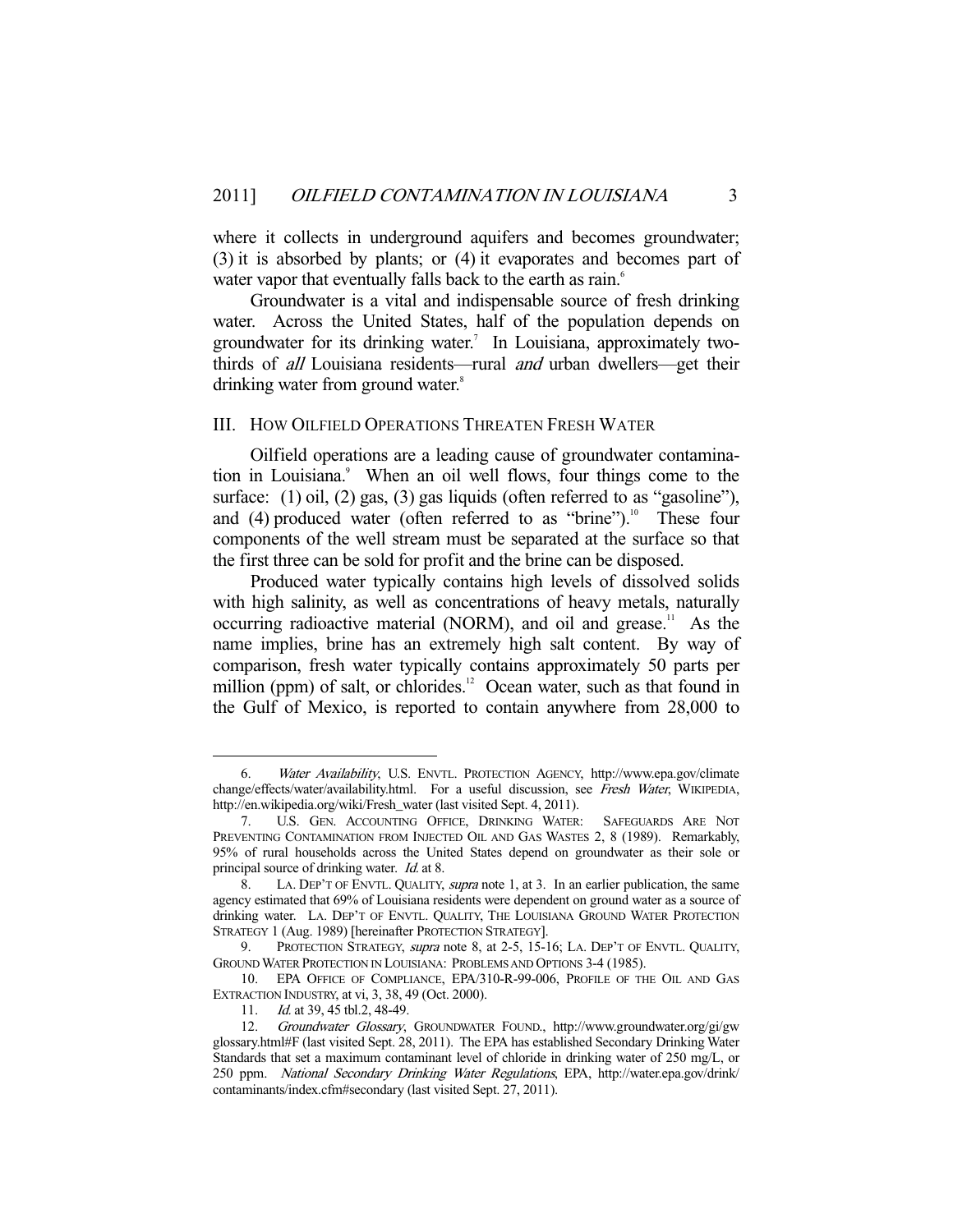32,000 ppm of salt or chlorides.<sup>13</sup> Brine has been found to contain as much as  $300,000$  ppm of salt or chlorides.<sup>14</sup> As a result, a small amount of brine contamination can render thousands of barrels of fresh water undrinkable.

 Salt is toxic, meaning that it is bad for everything that depends on water—i.e., humans, plants, and animals. Animals and humans cannot drink salt water. Crops that are irrigated with salty water wither and die.<sup>15</sup>

 To make matters worse, salt does not biodegrade, or break down. It only spreads. Thus, once fresh water is contaminated with salt, it cannot be ignored. Salty water can be cleaned up, or desalinated, but the process is expensive and time-consuming. As the LDEQ has observed, "[s]everely polluted water can be cleaned, but only at high cost."16

 When oil companies drill for oil and gas, they drill through shallow fresh groundwater on the way down to the targeted completion zone. When oil companies produce oil and gas, they pump the well fluids up through shallow fresh groundwater on the way back to the surface. When oil companies dispose of oilfield waste through underground injection, they inject it through shallow fresh groundwater on the way down to the targeted disposal zone. Each instance creates a potential for mixing well fluids with fresh groundwater and, thus, contaminating it.

 From the earliest days of oilfield production, operators have been aware that produced brine and other waste had to be isolated from underground fresh water supplies—and that using antiquated (and cheap) methods of disposal, such as dumping the waste into unlined earthen pits, inevitably contaminated the surrounding soil and ground water.<sup>17</sup> Indeed,

<sup>13.</sup> Haidee Anthony, Physical Parameters-Creating and Comparing Various Saline Environments Within the Gulf of Mexico, CONSORTIUM FOR OCEANOGRAPHIC ACTIVITIES FOR STUDENTS AND TCHRS., http://coast-nopp.org/resource\_guide/elem\_mid\_school/physical\_param\_ acts/saline.html (last modified June 11, 1999).

 <sup>14.</sup> P. BALDONI-ANDREY ET AL., IMPACT OF HIGH SALINITY OF PRODUCED WATER ON THE TECHNICAL FEASIBILITY OF BIOTREATMENT FOR E&P ONSHORE APPLICATIONS 1 (2006); 2 FRANCIS S. MANNING & RICHARD E. THOMPSON, OILFIELD PROCESSING OF PETROLEUM: CRUDE OIL 145 (1995).

 <sup>15.</sup> STEPHEN R. GRATTAN, UNIV. OF CAL., DAVIS, PUB. NO. 8066, IRRIGATION WATER SALINITY AND CROP PRODUCTION 1 (2002), available at http://ucanr.org/freepubs/docs/8066.pdf.

<sup>16.</sup> LA. DEP'T OF ENVTL. QUALITY, supra note 1, at 2.

 <sup>17.</sup> For example, a committee member of the American Petroleum Institute (the leading industry organization) made a presentation in 1932 at a chapter meeting in Texas about the environmental problems arising from the use of unlined pits to store oilfield waste. V.L. Martin, Disposal of Production Division Wastes (Apr. 12, 1932) (on file with author). In that paper, the author issued the following warnings to the assembled peer group of oil and gas producers: "Without question, the greatest disposal problem that the industry faces is that of water produced with the oil." Id. at 5. "We are only 'kidding' ourselves when we think we can dispose of salt water by solar evaporation from earthen ponds." Id. at 7. "What we have attributed to evaporation was due to seepage .... Eventually, such seepage may either follow an impervious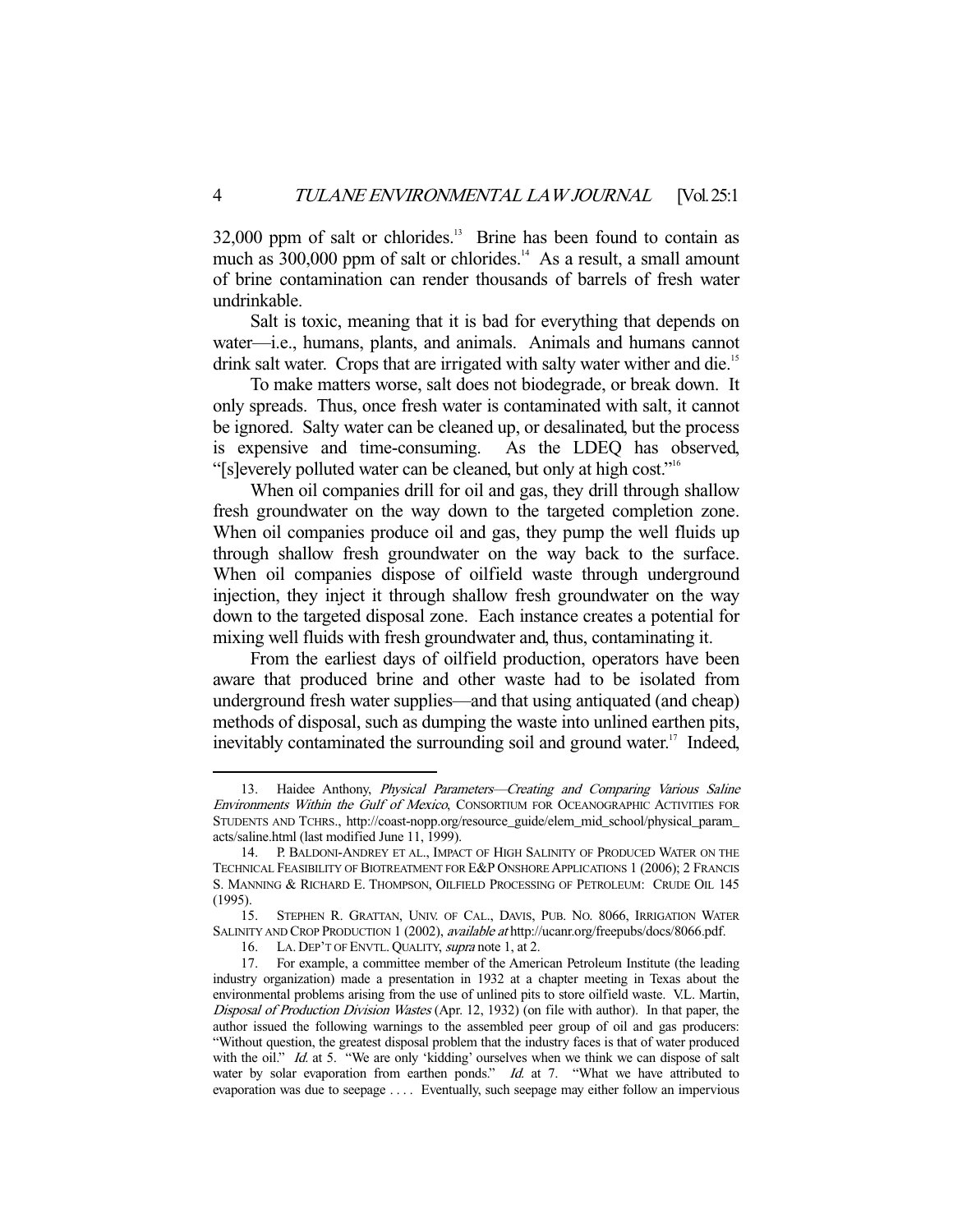the industry was aware early on that injection wells were a far better method of disposing of brine than earthen pits. As one oil industry expert reported:

 The oil and gas industry began investigating the underground injection of produced waters utilizing salt water disposal (SWD) wells in certain areas of the country in the mid to late 1920s and 1930s. . . .

 The initial SWD well in Louisiana came on line in +/- 1933 and over time SWD wells became the primary method for disposal of produced waters.<sup>18</sup>

 Not only was the technology known and available at that time, but the industry also knew that public sentiment would eventually force it to abandon its leaking pits and adopt better methods of disposal. As early as 1932, one industry representative warned: "Apparently, it is only a question of time until the opposition to the escape of our waste will become strong enough to force us, as an economical measure, to dispose of them in such a manner as will not be objectionable to anyone . . . ."19 Despite this, the industry continued to use unlined pits in Louisiana until they were outlawed in the mid- to late  $1980s$ <sup>20</sup>

 Proving the maxim that "an ounce of prevention is worth a pound of cure," saltwater disposal wells, when properly operated and maintained, are far less costly than cleaning up a contaminated fresh water supply. As the LDEQ has recognized, "It is much easier to prevent contamination than to clean it up."<sup>21</sup> Because the industry in Louisiana failed to heed its own warnings, however, there are scores of abandoned pits across the state that were never properly cleaned up or closed, and the contamination spreading from those pits has been a major part of landowners' claims for property damage.

stratum to the surface where it may affect vegetation or may find its way to fresh water sources, either surface or subsurface, and in such quantities as to be objectionable."  $Id$  at 8. "Therefore, we cannot expect to successfully impound salt water without seepage, and that disposal by seepage is not as practical as methods which will confine the water to definite and known channels." Id. Despite this clear warning in 1932, Louisiana's regulators did not amend Statewide Order 29-B to outlaw the use of unlined pits until the late 1980s. History, OFFICE OF CONSERVATION, LA. DEP'T OF NATURAL RES., http://dnr.louisiana.gov/index.cfm?md=pagebuilder &tmp=home&pid=47&pnid=0&nid=22 (last visited Sept. 28, 2011).

 <sup>18.</sup> Letter from Calvin C. Barnhill, Registered Professional Engineer, to Mark D. Sikes et al., 24 (June 15, 2009) (on file with author). The letter deals with certain aspects of M.J. Farms, Ltd. v. Exxon Mobil Corp., 2007-2371 (La. 7/1/08); 998 So. 2d 16, including oil and gas operations related to the case and the history of Louisiana oil and gas regulations. Id.

 <sup>19.</sup> Martin, supra note 17, at 3.

 <sup>20.</sup> Barnhill, supra note 18, at 28.

 <sup>21.</sup> LA. DEP'T OF ENVTL. QUALITY, supra note 1, at 4.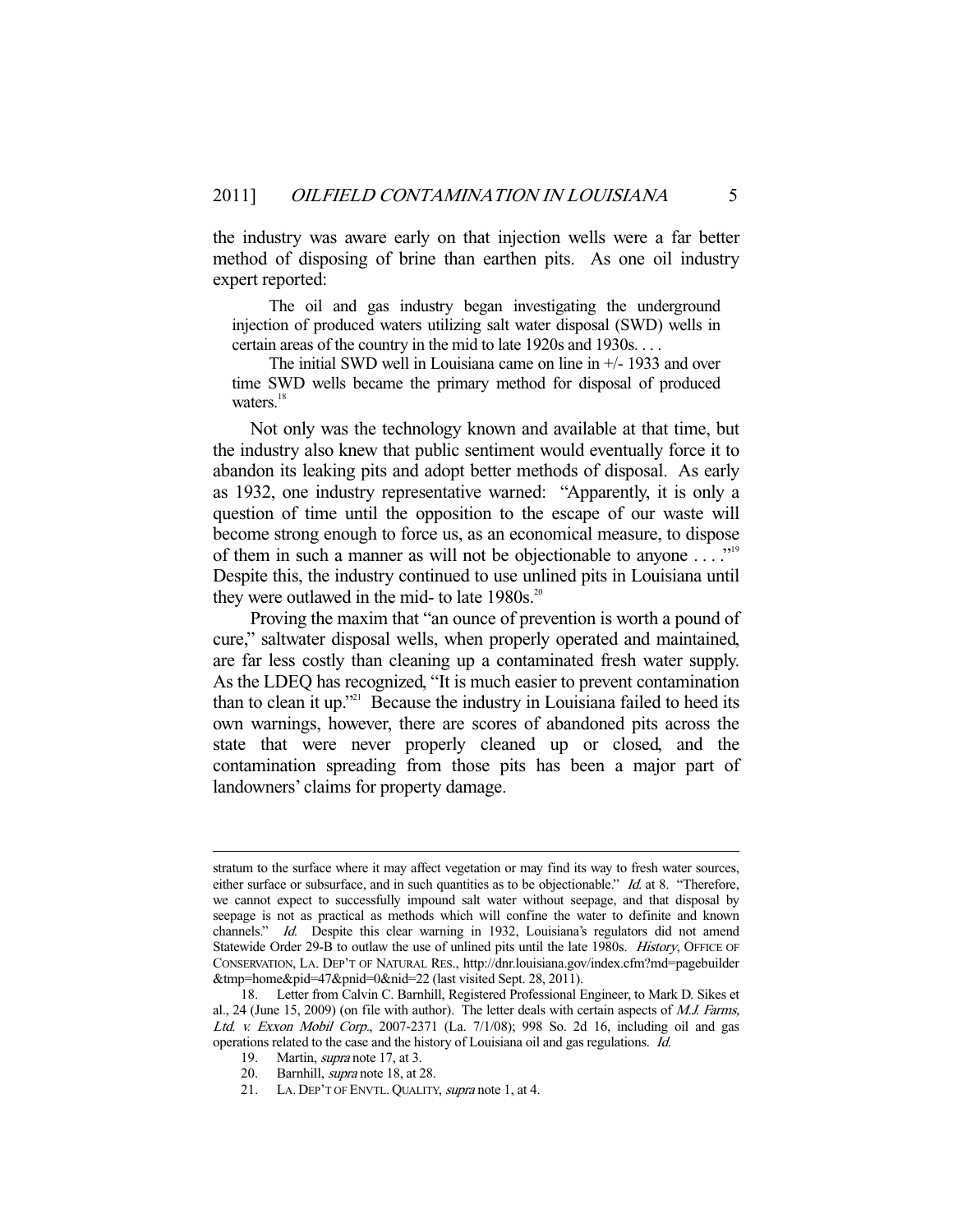#### A. Failed Regulatory Response to Oilfield Contamination

 The first significant discovery of oil in Louisiana occurred in Jennings in 1901.<sup>22</sup> Almost from the very beginning, Louisiana struggled to control and contain oilfield contamination through the regulation of exploration and production activities. Although the Louisiana Legislature passed the first of many laws regulating oilfield operations in 1906,<sup>23</sup> regulatory enforcement has never been adequately staffed or funded—and for that reason has been largely ineffective.<sup>24</sup> In fact, Louisiana's regulatory scheme has been euphemistically described by various experts as one of "self-reporting,"<sup>25</sup> meaning that the system depends on oilfield polluters turning themselves in to regulators.

 Louisiana is not unique in its regulatory failures. Indeed, the federal government has on at least two occasions reported that this is the rule rather than the exception across the country. In 1977, the United States Environmental Protection Agency issued a report declaring that "[u]nplugged abandoned wells are a hazard to our nation's potable ground water supplies."<sup>26</sup> Its survey of state laws concerning well

 <sup>22.</sup> LA. DEP'T OF NATURAL RES., LOUISIANA ENERGY FACTS ANNUAL app. E, at E 19 (2003), available at http://dnr.louisiana.gov/assets/docs/energy/newsletters/energy\_facts\_annual/ LEF\_2003.pdf. The second major oilfield in Louisiana is said to have been the Caddo-Pine Island Field in north Louisiana, which was discovered in 1906. Id.

<sup>23.</sup> Letter from Calvin C. Barnhill to Mark D. Sikes et al., *supra* note 18, at 22. The first legislative response to oilfield contamination was Act 71 of 1906, which prohibited setting wells on fire and required gas wells to be plugged and abandoned. Id. Two years later, the Louisiana Legislature saw the need to form the Louisiana Commission for the Conservation of Natural Resources (the forerunner of the Office of Conservation), and did so by Act 144 of 1908. Id. at 21-22. In 1910, the legislature passed Act 183, which prohibited, inter alia, the discharge of brine into fresh water sources of irrigation between March and September of each year. Id. at 22-23. (Subsequent laws prohibited it altogether, particularly after the formation of the Louisiana Stream Control Commission in 1940. *Id.* at 25.) Thereafter, the legislature periodically enacted other laws until the 1930s, when it vested rulemaking authority for oilfield practices in what was then the Department of Conservation (now the Office of Conservation within the Louisiana Department of Natural Resources). Id. at 24. That agency promulgated Statewide Order A-1 in 1939 and has been regulating oilfield operations by rulemaking ever since. Id. at 26.

 <sup>24.</sup> In an article published in March of 2011, past and present LDEQ regulators lamented that they had limited authority to impose minuscule fines and that, in at least one regulator's experience, the few fines that were imposed were ultimately ignored. Ken Wells et al., *Built To* Spill, GAMBIT (Mar. 8, 2011), http://www.bestofneworleans.com/gambit/built-to-spill/Content? oid=1608991. In the article, Foster Campbell, a former state senator and now a member of the Louisiana Public Service Commission, declared, "Our record of regulating oil and gas is dismal .... Down here, nobody wants to punish anybody." Id. (quoting Foster Campbell). Former LDEQ field inspector Kerry St. Pe added, "When oil companies see it's cheaper to pollute than to prevent spills, it creates a culture of noncompliance." Id. (quoting Kerry St. Pe).

<sup>25.</sup> See, e.g., Jon D. Harford, Self-Reporting of Pollution and the Firm's Behavior Under Imperfectly Enforceable Regulations, 14 J. ENVTL. ECON. & MGMT. 293 (1987).

 <sup>26.</sup> TYLER E. GASS ET AL., EPA-600/3-77-095, IMPACT OF ABANDONED WELLS ON GROUND WATER, at iv (1977).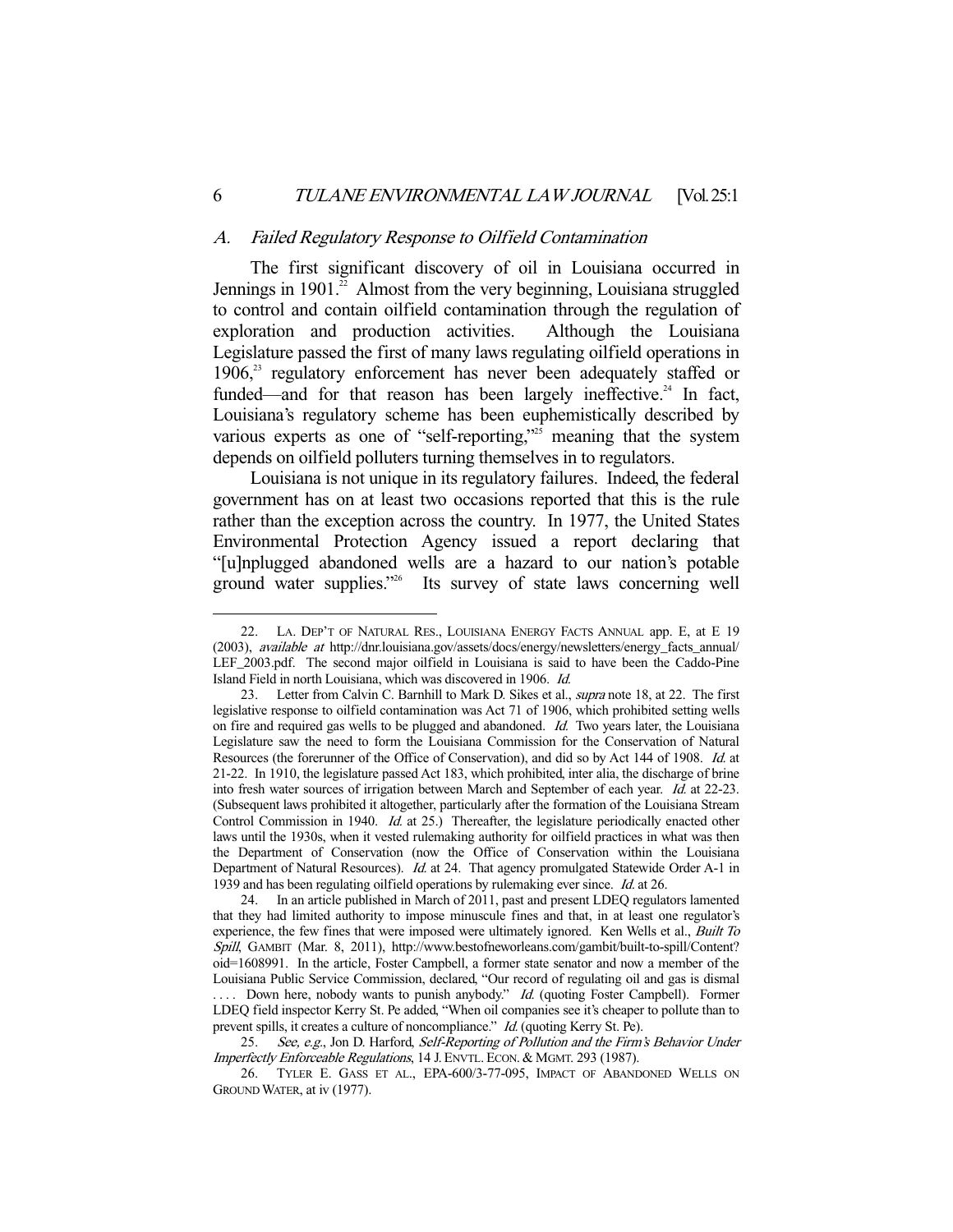abandonment procedures "expose[d] a disparity in the regulations in and among different states."<sup>27</sup> Twelve years later, the General Accounting Office (GAO) submitted a report to a Congressional subcommittee more directly blaming systematic regulatory failure for polluted drinking water. After surveying the regulatory systems of various states, the GAO concluded that they were consistently ineffective in protecting drinking water from oilfield contamination.<sup>28</sup> The title of the document, *Drinking* Water: Safeguards Are Not Preventing Contamination from Injected Oil and Gas Wastes, left no doubt about its contents and conclusions.

 All of this means one thing: If the legal system is going to protect our water supply, that protection must come from private law, rather than regulatory law.

#### B. Private Law Remedies for Oilfield Contamination

 Beginning with the Digest of 1808, Louisiana civil law has consistently vested landowners with fundamental and unfettered rights to protect their property.<sup>29</sup> Until recently, this "bundle of rights"<sup>30</sup> always included the right to recover for wrongful damage to their property. Because land ownership in Louisiana includes everything above and below ground, $31$  this right to recover for property damage necessarily included the right to recover for damage to the water below ground.<sup>32</sup>

 As noted previously, oilfield pollution is a leading cause of groundwater contamination.<sup>33</sup> It comes as no surprise, therefore, to discover that landowners across the country have been taking oil companies to court over the contamination of their land for the better part of a century. In fact, there are reported decisions in numerous states going back nearly 100 years in which landowners have sued for damages arising from the contamination of their property with oilfield products.<sup>34</sup>

 <sup>27.</sup> Id.

 <sup>28.</sup> U.S. GEN. ACCOUNTING OFFICE, supra note 7, at 42-43. Fourteen years later, the agency reached the same conclusion about the regulation of oil and gas activities on federal lands. See U.S. GEN. ACCOUNTING OFFICE, NATIONAL WILDLIFE REFUGES: IMPROVEMENT NEEDED IN THE MANAGEMENT AND OVERSIGHT OF OIL AND GAS ACTIVITIES ON FEDERAL LANDS (Oct. 30, 2003).

<sup>29.</sup> See LA. CIV. CODE ANN. art. 477 (2011).

 <sup>30.</sup> This is a term often used by Louisiana courts to describe what constitutes full ownership of property in Louisiana. E.g., Lanza v. Lanza, 898 So. 2d 280, 285 n.5 (La. 2005) (quoting Rodrigue v. Rodrigue, 218 F.3d 432 (5th Cir. 2000)).

<sup>31.</sup> LA. CIV. CODE ANN. art. 490.<br>32. E.g., Corbello v. Iowa Prod.

E.g., Corbello v. Iowa Prod., 2002-0826, p. 16 (La. 2/25/03); 850 So. 2d 686, 699; Magnolia Coal Terminal v. Phillips Oil Co., 576 So. 2d 475, 483 (La. 1991).

<sup>33.</sup> See PROTECTION STRATEGY, supra note 8.

<sup>34.</sup> E.g., Marblehead Land Co. v. City of Los Angeles, 47 F.2d 528 (9th Cir. 1931); Magnolia Petroleum Co. v. Smith, 238 S.W. 56 (Ark. 1922); Hamilton v. E. Kan. Oil Co., 173 P. 911 (Kan. 1918); Shelley v. Ozark Pipe Line Corp., 37 S.W.2d 518 (Mo. 1931).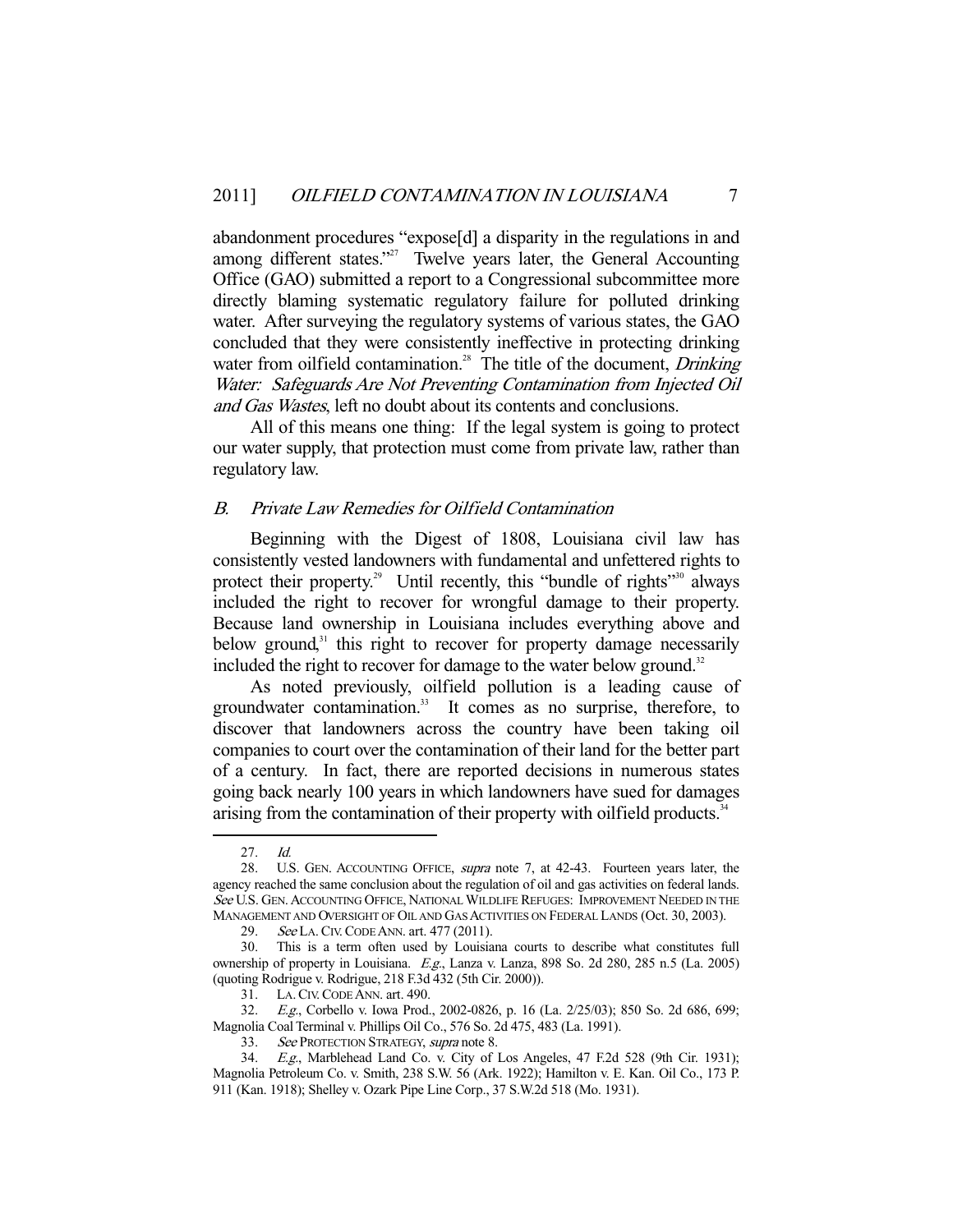The battle in Louisiana pitting landowners against oilfield polluters can be traced at least to the late 1920s and early 1930s, when a Shell employee was convicted of criminal damage to property for dumping brine into English Bayou, which was a source of rice field irrigation in southwest Louisiana.<sup>35</sup> Reported Louisiana cases involving civil claims for contamination go back at least a half century.<sup>36</sup>

 However, landowner litigation did not capture the oil industry's attention in a great way until the 2003 state supreme court decision in Corbello v. Iowa Production Co., when a landowner recovered \$33 million from Shell Oil Company for historic brine contamination of a farm near LeBleu Settlement in southwest Louisiana.<sup>37</sup> The Corbello case actually involved three claims that yielded a total recovery of \$76 million: (1) for restoration of property upon the expiration of a surface lease covering 120 acres; (2) for damages arising from illegal saltwater disposal not permitted by the surface lease; and (3) for trespass for not leaving the premises when the lease expired.<sup>38</sup> But, clearly, the restoration award was the subject of most comment.<sup>39</sup>

#### IV. THE INDUSTRY'S RESPONSE: CHANGE THE LAW, NOT OUR BEHAVIOR

 The Corbello litigation began in 1992 and did not reach final judgment until 2003. Even before then, as Shell's application for rehearing was pending in the state supreme court, the oil industry hurriedly submitted a bill to the Louisiana Legislature to reverse the effects of the decision—retroactively.

 The bill ultimately passed in a modified form that was limited to future awards for oilfield damage. The new law required that a portion of damage awards be escrowed in the registry of the court and used for funding a restoration plan that would be recommended by state regulators and approved by the court in proceedings subsequent to the

<sup>35.</sup> For an account detailing this and other evidence in the Corbello case, see J. MICHAEL VERON, SHELL GAME: ONE FAMILY'S LONG BATTLE AGAINST BIG OIL (2007).

 <sup>36.</sup> E.g., Duhon v. Buckley, 161 So. 2d 301 (La. Ct. App. 3d Cir. 1964).

 <sup>37. 850</sup> So. 2d 686.

 <sup>38.</sup> Id.

 <sup>39.</sup> See, e.g., David B. Means, III, Surface Owner Issues in the Mineral Owner, Lessee and Landowner Relationships, in 53d ANNUAL INSTITUTE ON MINERAL LAW 219 (2006); Mary Beth Balhoff, Comment, Corbello v. Iowa Production and the Implications of Restoration Damages in Louisiana: Drilling Holes in Deep Pockets for Thirty-Three Million Dollars, 65 LA. L. REV. 271 (2004). For a complete discussion of the restoration award as well as other aspects of the Corbello case, see VERON, supra note 35.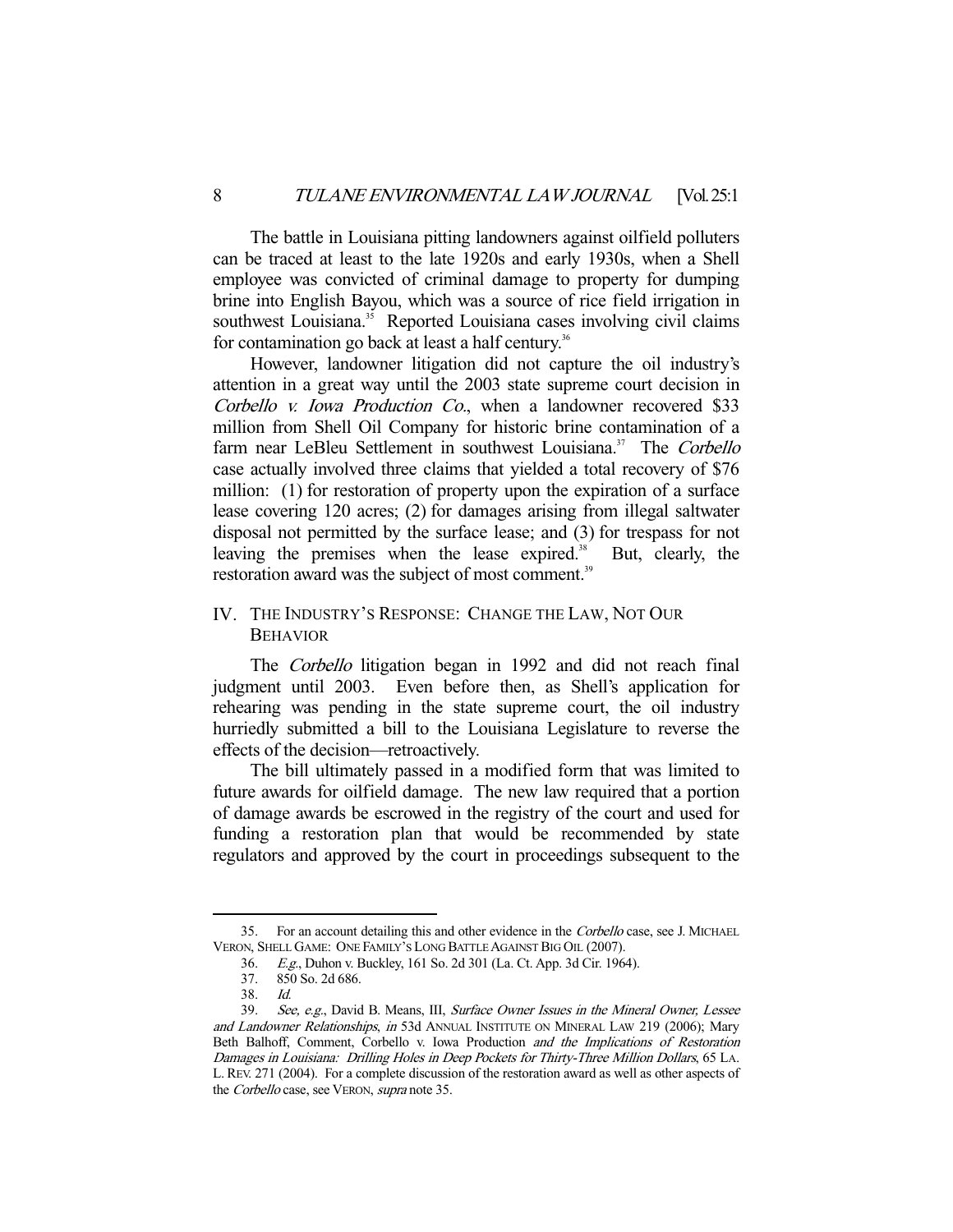original trial.<sup>40</sup> This law was amended three years later to move regulatory oversight from the LDEQ to the Louisiana Department of Natural Resources (LDNR), through its Office of Conservation, which was viewed by the industry as decidedly more sympathetic to its interests.<sup>41</sup>

 The title of the bills euphemistically stated that they were directed to the "[r]emediation of oilfield sites and exploration and production sites."<sup>42</sup> However, their clear purpose was to remove any financial incentives for lawyers to bring such claims on behalf of landowners. This argument effectively pandered to antilawyer sentiment in the  $legislature.<sup>43</sup>$ 

 To be sure, the new law did provide that attorneys could recover a "reasonable fee" upon the successful completion of a case.<sup>44</sup> However, the uncertainty of when each case will end (some cleanups take decades to complete) and what fee the court in its discretion may award at its conclusion effectively discourages lawyers from accepting these matters on the contingency that they will take whatever fee the court ultimately awards. And the alternative is unlikely: Few landowners can afford to pay a lawyer on an hourly basis to pursue these cases over a period of years.

 Justice Holmes once observed: "A right without a remedy is like a ghost that stalks the law."45 More directly stated, a right without a remedy is no right at all.<sup>46</sup> To the extent that they took any portion of damage awards out of the landowners' hands, the new oilfield contamination laws dramatically altered traditional property rights.<sup>47</sup> The remainder of this

 <sup>40.</sup> Act No. 1166, 2006, La. Acts 3511, amended by Act No. 312, 2006 La. Acts 1472. The escrowed Fund would be administered by the court to restore the property to comply with regulatory standards. Any award for private claims based on contract or tort was reserved to the landowner. Id.

 <sup>41.</sup> Act No. 312, 2006 La. Acts 1472.

 <sup>42.</sup> Id.

 <sup>43.</sup> This was particularly ironic because it came at a time when the price of gasoline at the pump was approaching \$4.00 per gallon in the spring of 2011. Jeff Brady,  $\mathcal{S}4\text{ }A$  Gallon Gas Prices: Who's To Blame?, NAT'L PUB. RADIO (Apr. 21, 2011), http://www.npr.org/2011/04/21/ 135605266/-4-a-gallon-gas-prices-whos-to-blame. One opponent joked that the oil companies should not criticize legal fees until they started giving gasoline away at the pump.

 <sup>44.</sup> LA.REV. STAT. ANN. § 30:29(E)(1), (J)(1) (2011).

 <sup>45.</sup> Amoco Prod. Co. v. Columbia Gas Transmission Corp., 455 So. 2d 1260, 1264 n.2 (La. Ct. App. 4th Cir. 1984) (quoting Justice Holmes).

 <sup>46.</sup> E.g., Parish of St. Charles v. R.H. Creager, Inc., 10-180, p. 12 (La. App. 5 Cir. 12/14/10); 55 So. 3d 884, 892 (characterizing a right without remedy to be "a violation of basic due process rights"); Hoy v. T.S. Grayson Lumber Co., 130 So. 651, 652 (La. App. 2d Cir. 1930).

 <sup>47.</sup> In a series of decisions, the Louisiana Supreme Court has consistently held that any law that retroactively disturbs a vested property right violates due process and is therefore unconstitutional. E.g., Cheron v. LCS Corr. Servs., Inc., 2004-0703, p. 1 (La. 1/19/05); 891 So.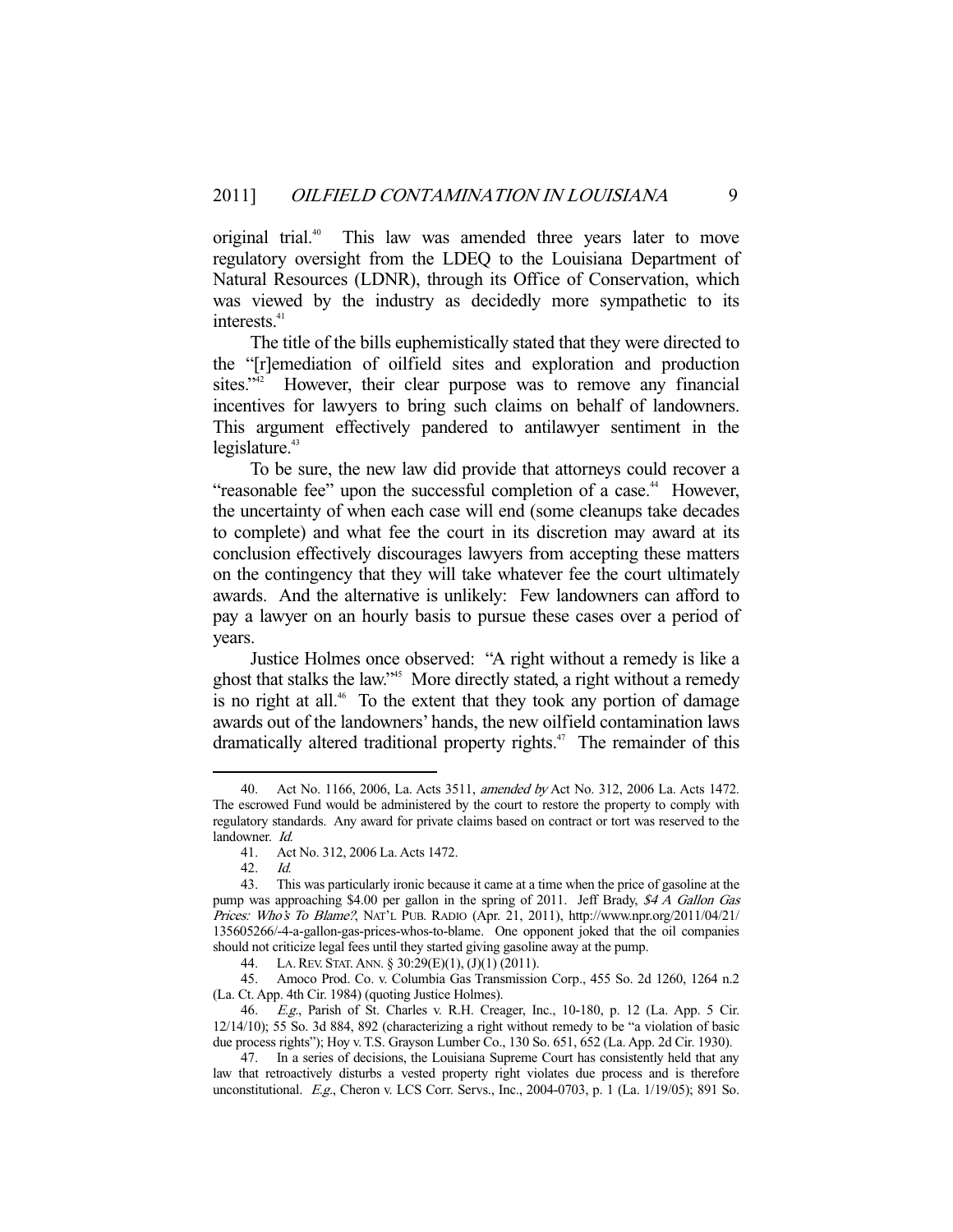article will discuss certain "public policy" arguments that have been advanced as part of this "reform" of fundamental Louisiana property law.

#### A. "Landowners Won't Use Awards To Clean Up"

All through the litigation of the *Corbello* case, Shell and its codefendants argued that the landowners should be denied any recovery for the proven contamination of their property because there was no guarantee that they would use the money to clean it up.<sup>48</sup> Thus, the parties responsible for contaminating soil and water—and refusing to clean it up—attempted to shift the blame by attacking the innocent landowners' integrity and intentions. Leaving aside whether this issue is relevant (it does not tend to prove or disprove the amount of damage), the argument was not successful in Corbello, but reportedly achieved some success in other oilfield contamination trials.<sup>49</sup>

 It was also the trumpet call of the oil industry lobbyists in Baton Rouge, who, with their clients, persuaded the legislature that landowners' historic rights to sue for property damage should be altered. Under the new law (first enacted in 2003 and then amended in 2006), landowners with property damaged by oilfield contamination are required to deposit any damage award in the registry of the court. From that point, the parties must proceed to a hearing in the LDNR. $^{50}$ 

 At the LDNR, a hearing officer receives and weighs evidence submitted by any "interested party" about the "most feasible" plan for restoring the property to regulatory standards.<sup>51</sup> (Regulatory standards,

<sup>2</sup>d 1250, 1251; Bourgeois v. A.P. Green Indus., Inc., 2000-1528, pp. 5-6 (La. 4/3/01); 783 So. 2d 1251, 1257 (citing St. Paul Fire & Marine Ins. Co. v. Smith, 609 So. 2d 809, 816 (La. 1992)); Gilboy v. Am. Tobacco Co., 582 So. 2d 1263, 1265 (La. 1991); Faucheaux v. Alton Ochsner Med. Found. Hosp. & Clinic, 470 So. 2d 878, 878-79 (La. 1985) (citing Terrebonne v. S. Lafourche Tidal Control Levee Dist., 445 So. 2d 1221 (La. 1984); Lott v. Haley, 370 So. 2d 521 (La. 1979)).

In addressing Act 312 of 2006, the Louisiana Supreme Court determined that the new law did not disturb vested rights because it did not diminish them but rather "supplement[ed]" them. See M.J. Farms, Ltd. v. Exxon Mobil Corp., 2007-2371, p. 16 (La. 7/1/08); 998 So. 2d 16, 28. It remains to be seen how this decision will be applied in future cases as the impact of Act 312 on landowner rights becomes more apparent.

 <sup>48.</sup> Corbello v. Iowa Prod., 2002-0826 (La. 2/25/03); 850 So. 2d 686, 700-01.

 <sup>49.</sup> This argument was made by the oil company defendants, in an effort to minimize damage awards, based on the Louisiana Supreme Court decision in Roman Catholic Church v. Louisiana Gas Service Co., 618 So. 2d 874 (La. 1993). In that case, the Louisiana Supreme Court essentially held that an owner of damaged property could not recover more than its value in tort unless the trier of fact was persuaded that the owner would in fact make the repairs. Id. at 879-80. The court refused to apply this rule in *Corbello* because the landowners' claim was based on a specific provision in a contract (surface lease) between the parties that obligated Shell to restore the property to its earlier condition. Corbello, 850 So. 2d at 694-95.

 <sup>50.</sup> LA.REV. STAT.ANN. § 30:29(c) (2011).

 <sup>51.</sup> Id.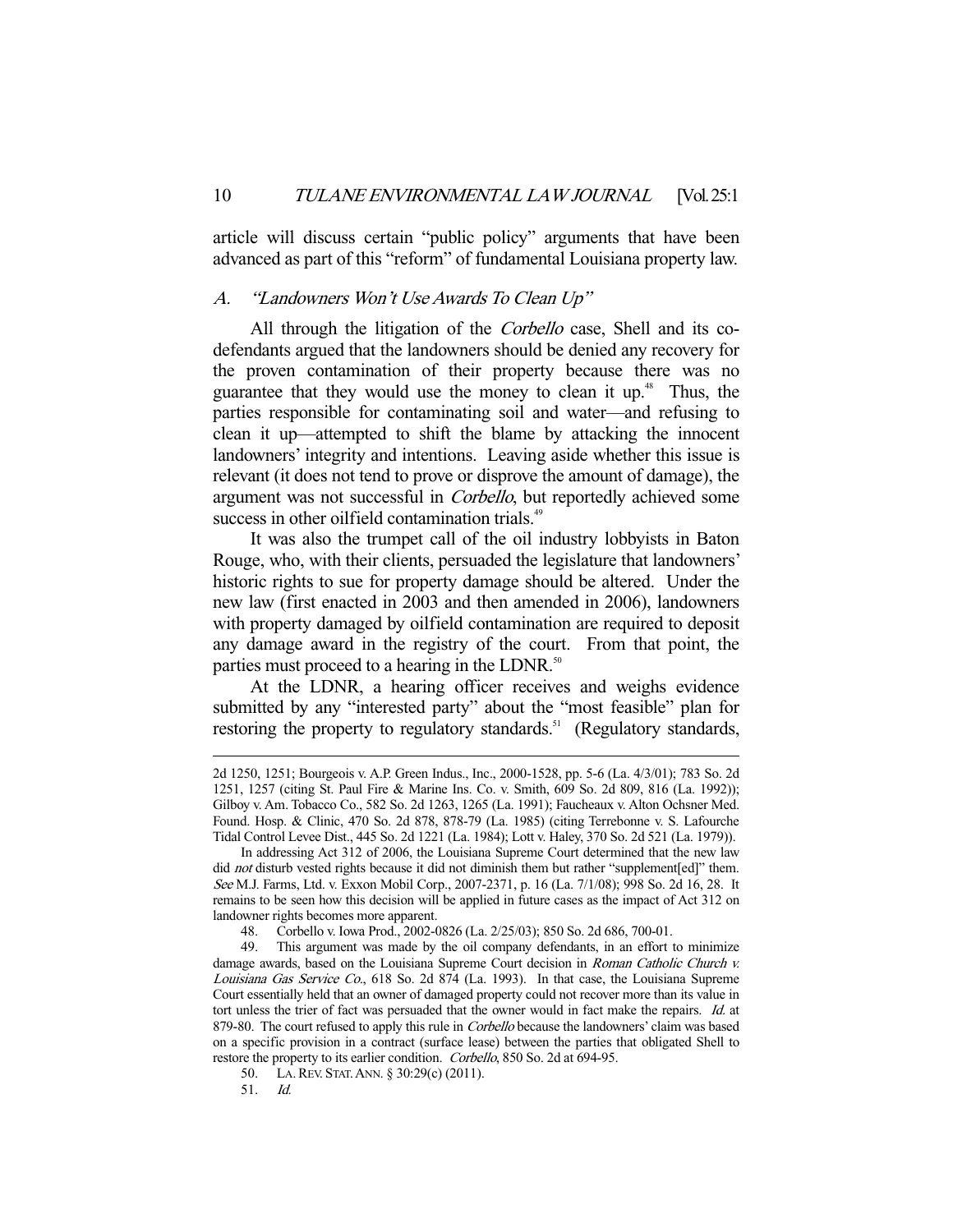particularly those contained in Statewide Order 29-B, RECAP,<sup>52</sup> and NORM,<sup>53</sup> are more tolerant of contamination and require less remediation than most lease contracts. In surface leases associated with oilfield operations, the lessee is often required to restore the property "as near as practicable to original condition," regardless of whether the conditions violate some unrelated state regulation.) The hearing officer then recommends the "most feasible" plan for restoring the property to regulatory standards. Once that recommendation is made, the parties must return to the district court, which is not bound by the recommendation and may adopt any plan.<sup>54</sup> Once the district court rules, the matter can be appealed through the court system.<sup>55</sup>

 Those who opposed the law pointed out that bogging the process down with bureaucracy and multiple hearings was inefficient and wasteful. As even industry sympathizers now admit, that prediction proved to be true. In a recent presentation, two attorneys representing the industry wrote: "If anything, Act 312 has only served to lengthen and increase the cost of legacy litigation."56

 This should not have come as a surprise to anyone. To the contrary, it should have been apparent from the outset that forcing the victims of contamination to jump through these additional hoops would delay the conclusion of litigation and run up its cost in the process. In turn, this would further discourage landowners and lawyers from suing oilfield contaminators.

 <sup>52. &</sup>quot;RECAP" is an acronym for Risk Evaluation and Corrective Action Program, which is a program promulgated by the LDEQ that attempts to define acceptable limits of toxic contamination, i.e., contamination that is insufficiently toxic to constitute a danger to public health and safety. RECAP, LA. DEP'T ENVTL. QUALITY, http://www.deq.state.la.us/portal/tabid/ 2929/Default.aspx (last visited Sept. 30, 2011).

 <sup>53. &</sup>quot;NORM" is an acronym for Naturally Occurring Radioactive Material, which is found in produced water. EPA OFFICE OF COMPLIANCE, supra note 10, at 48-49.

 <sup>54.</sup> LA.REV. STAT.ANN. § 30:29(c)(5).

 <sup>55.</sup> Id. § 30:29(c)(6).

 <sup>56.</sup> Michael R. Phillips & Louis M. Grossman, Act 312 Updates—Louisiana Revised Statute § 30:29 in 57TH MINERAL LAW INSTITUTE 286 (2010). In the words of the Supreme Court of Louisiana:

 <sup>&</sup>quot;Legacy litigation" refers to hundreds of cases filed by landowners seeking damages from oil and gas exploration companies for alleged environmental damage in the wake of this Court's decision in *Corbello v. Iowa Production*, 02-0826 (La.2/25/03), 850 So. 2d 686. These types of actions are known as "legacy litigation" because they often arise from operations conducted many decades ago, leaving an unwanted "legacy" in the form of actual or alleged contamination.

Marin v. Exxon Mobil Corp., Nos. 2009-2368 & 2009-2371, p. 1 n.1 (La. 10/19/10); 48 So. 3d 234, 238 n.1 (citing Loulan Pitre, Jr., "LEGACY LITIGATION" AND ACT 312 OF 2006, 20 TUL. ENVTL. L.J. 347 (2007)).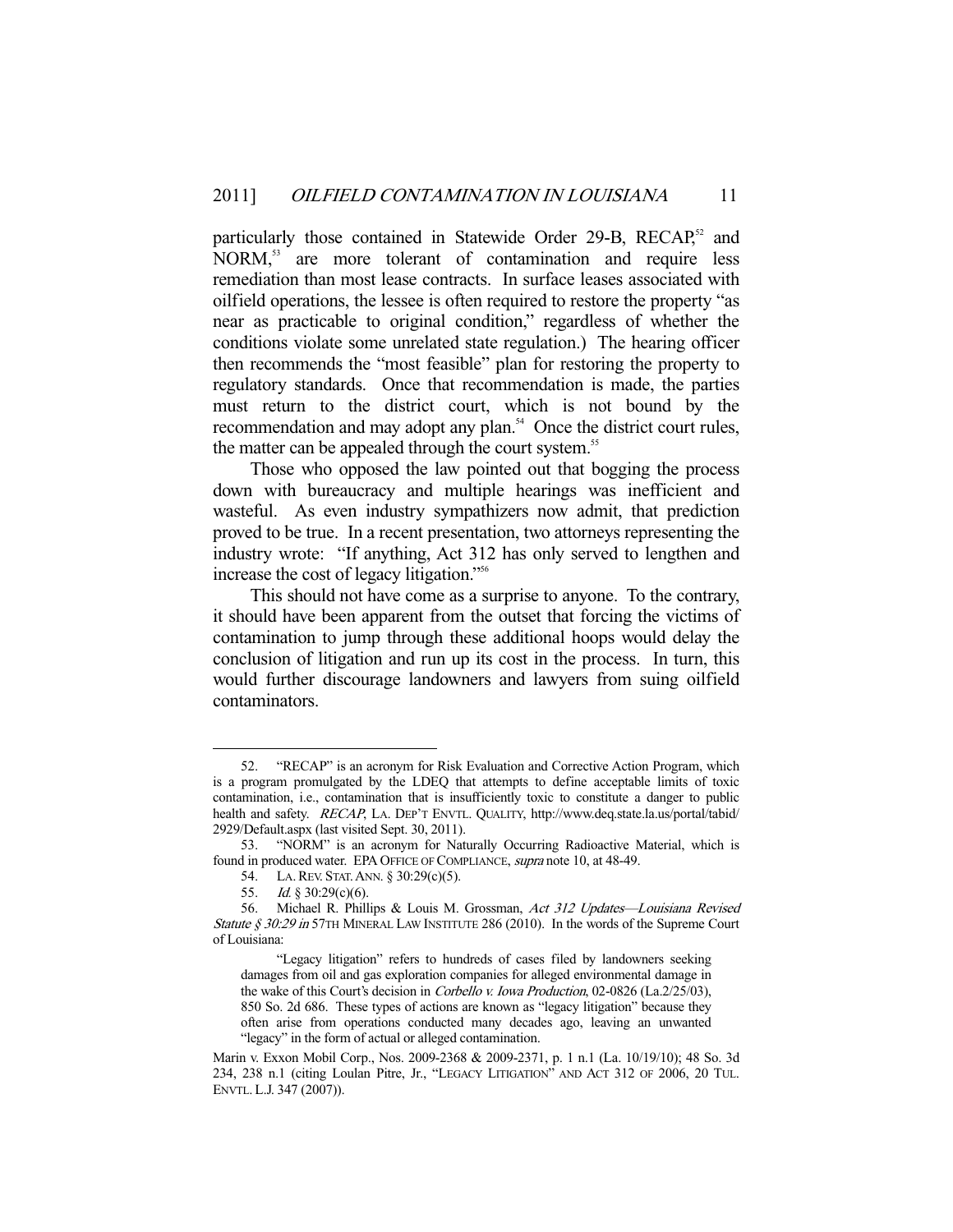Skeptics of the industry's proposal argued that this was the real agenda. Their fear was that, without the threat of landowners' claims, oilfield contamination would never be cleaned up at all. In any event, all of this ran counter to the traditional legal presumption that a plaintiff who recovered damages would act in his own self-interests to repair the damage to his property.

 There are other reasons why landowners can be trusted to utilize damage awards to restore their property. Unlike a wrecked car that is "totaled," contaminated land cannot be hauled away to a junkyard. Indeed, contaminated land can have a less-than-zero, or negative, value (i.e., a liability to its owner). The landowner will not be able to sell the land in its contaminated state (no bank will lend money to a buyer without an environmental survey). If he doesn't clean it up, he will leave it to his children, who will inherit the liability.

 It could be argued that the oil interests who contaminated the property (and then refused to clean it up, necessitating "legacy lawsuits" in the first place) are not the best source of advice on how landowners should clean up their property.<sup>57</sup> In any event, the real issue is whether or not the law should make polluters generally liable for the environmental damage they cause. Allowing them to shift the blame to an innocent landowner by claiming he seeks a "windfall" hardly seems like good public policy.

Corbello effectively announced that oilfield operators who polluted would (like any other wrongdoer who caused property damage) remain liable for doing so. Maintaining that traditional damage liability for contamination continued an important disincentive for oilfield operators to pollute. In simple terms, businesses react to financial stimuli. If it remained unprofitable to pollute, they would not pollute. However, if the new law alleviated their concerns about landowners bringing lawsuits, they would have no incentive to operate in a clean manner (and thus avoid lawsuits). Therefore, the issue was not how many contaminated properties would be cleaned up by landowners, but how many properties would not be contaminated in the future because the oil companies preferred to avoid more *Corbello*-type claims.

 <sup>57.</sup> Indeed, the oil companies' criticism of landowners for not cleaning up their property can be criticized as hypocritical. For instance, Shell bought property adjacent to the Corbello property from the owners of that property as part of the settlement of an oilfield contamination claim they had brought. Act of Cash Sale, No. 610984, Clerk of Court for Jefferson Davis Parish, La. (filed Apr. 1, 2005, 10:40 AM) (on file with author). The idea was that in purchasing the property from the plaintiffs and becoming its owner, Shell would assume any and all responsibility to restore the property. That transaction was completed in 2004. Shell has done nothing since acquiring the property to clean it up.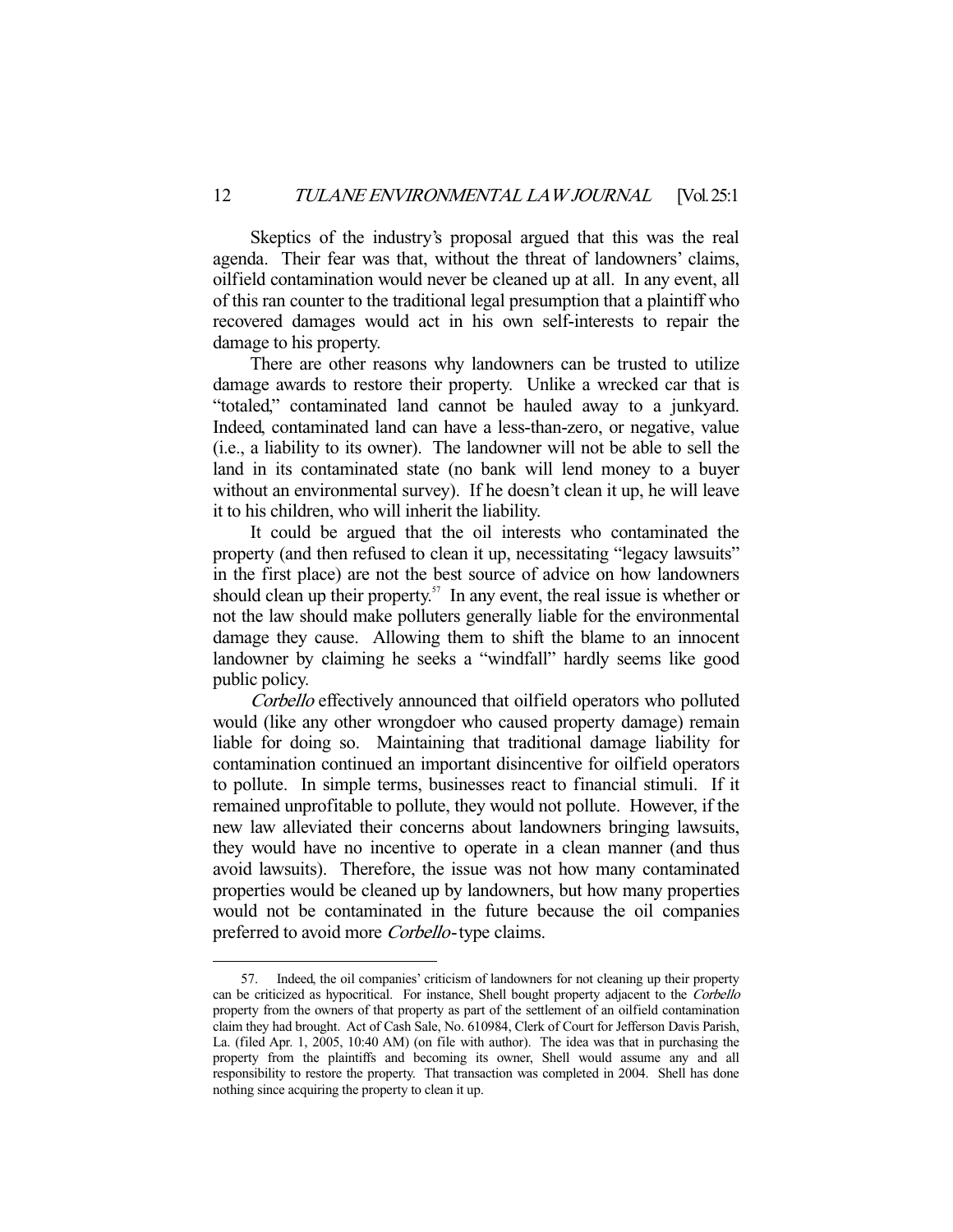#### B. The Strange Saga of the Corbello Wetlands Permit

 Still, the oil industry made much to do about the fact that the Corbello landowners supposedly did not spend their award restoring their property. This was a remarkable argument, because two oil companies had a direct hand in opposing the *Corbello* landowners' efforts to clean up their property.

In lobbying against the original "anti-Corbello" law in 2003,<sup>58</sup> the Corbello attorney met with Governor Foster's Executive Counsel and Chief of Staff in the Governor's Office on the fourth floor of the State Capitol during the legislative session. The administration's representatives proposed to amend the new law so as not to be retroactive on the condition that the Corbello plaintiffs agree to escrow a portion of their judgment for cleanup. They readily agreed.<sup>59</sup>

 After the session was over, the family authorized their environmental expert to proceed with cleanup plans. The family signed an initial contract, for \$1.65 million, to have a plastic liner installed below ground to contain the largest area of groundwater contamination before further work was undertaken.<sup>60</sup> Because the property contained wetlands, this required a wetlands permit. (In fact, all of the proposed cleanup would require a wetlands permit.) The environmental consultant then applied for what he expected would be a routine wetlands permit grant from the United States Army Corps of Engineers to begin the work. (For instance, nationwide wetlands permits—referred to as NWPs—for laying pipelines are routinely granted by the Corps of Engineers through paperless online applications.)

In a remarkable turn of events, the Corbello consultant was informed that the permit was not being issued. Instead, he was summoned to a meeting in Baton Rouge with Corps of Engineers representatives, as well as representatives from state agencies. When he arrived, he was surprised to find one of Shell's attorneys from the trial at the meeting, as well as an attorney representing Exxon. No one explained to the landowners' representative why oil company lawyers had been invited to the meeting or what right they had to discuss whether a wetlands permit should be issued to allow the landowners to begin cleaning up their property.

 <sup>58.</sup> The Louisiana Supreme Court has characterized this law as the "Corbello Act" of 2003. Marin, 48 So. 3d at 240 n.7.

 <sup>59.</sup> Remarkably, no one from the state ever requested that the agreement be put in writing. This indicated, perhaps, that the negotiation was more symbolic than substantive.

 <sup>60.</sup> These and other papers documenting the described events are on file with the author.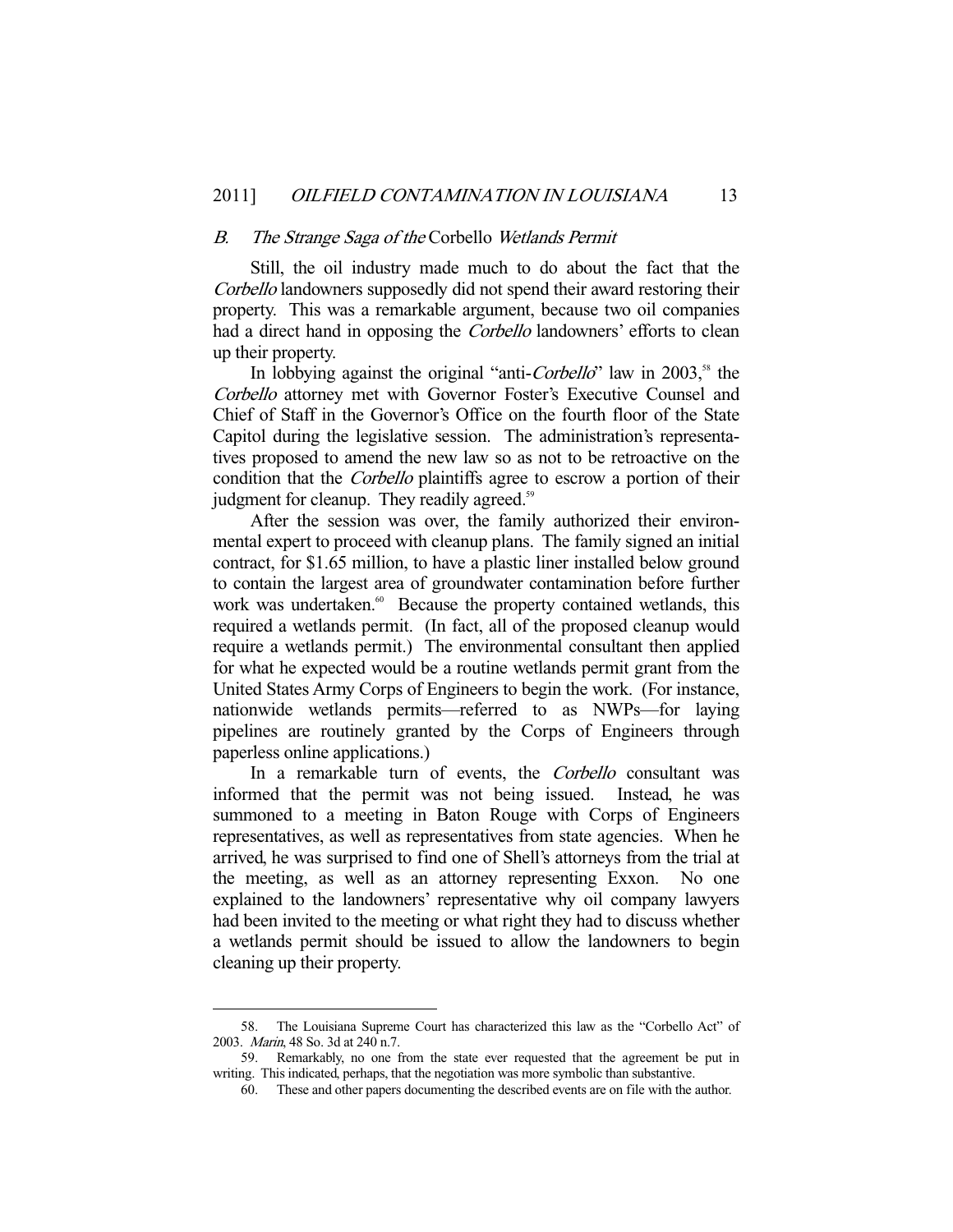It soon became apparent that the attorneys were there to oppose the landowners' plans. While they were excluded from the meeting at the landowners' insistence, they were invited to meet with the regulators separately afterward. While the exact nature of the oil companies' opposition was not disclosed to the landowners, it was unquestionably effective: Despite repeated efforts over the following year, the landowners were never able to obtain a permit.

Had the Corbello landowners obtained a permit and commenced work, the oil industry would have lost its most valuable argument to oppose landowners' claims for oilfield contamination. The oil companies' strategy to oppose the permit preserved this argument for use not only in court but in the legislature when lobbying for changes to the law.

 Ironically, a significant portion of the Corbello landowners' judgment from 2003 remains in escrow to this day.<sup>61</sup>

#### C. "The Corbello Decision Will Drive Oil Companies Out of Louisiana"

 Another "parade of horribles" argument advanced by the oil interests in the wake of the Corbello decision was that, unless the law was changed, the supreme court's opinion in the case would destroy the oil and gas business in Louisiana. In short, the argument was that making oil companies liable for their pollution would cause them to pull up stakes and leave. $62$ 

This propaganda is easily refuted.

 <sup>61.</sup> Editorial, As Offshore Oil War Continues, Quieter Pollution Battles Being Fought on Land, LENS (July 27, 2010), http://thelensnola.org/2010/07/27/act-312-lawsuits/.

 <sup>62.</sup> An example of the hyperbole surrounding the Corbello lawsuit and its progeny were these statements from Don Briggs on the Web site of the Louisiana Oil and Gas Association (LOGA) in 2003: "Plaintiff attorneys are slowly killing your economy. . . . The personal injury and class action plaintiff's bar is running business out of your state. My perception and experience is that the plaintiff's bar owns the Louisiana judiciary." Don G. Briggs, Legacy-Site Litigation: A Feeding Frenzy of Nuisance Lawsuits, LA. OIL & GAS ASS'N (Sept. 16, 2004), http://www.loga.la/articles/040916.html.

As recently as 2011, Briggs again claimed that oil and gas activity was somehow affected by legacy litigation: "LOGA claims the threat of these lawsuits—40 were filed last year statewide is causing onshore exploration and production to stagnate." Ted Griggs, Bill Targets Contamination Suits, LA. OIL & GAS ASS'N (May 11, 2011), http://loga.la/loganews/?p=1099. However, when questioned under oath about the factors that affect their decision to drill for oil or gas at any location, industry representatives do not mention or identify the outcome of litigation or the content of laws to have any relevance or influence. E.g., Videotaped Article 1442 Testimony of B.P. America, Inc., C.F. Henry Props., LLC v. Apache Corp. (No.10-18063), June 23, 2011, at 46-49, 59-60 (on file with author).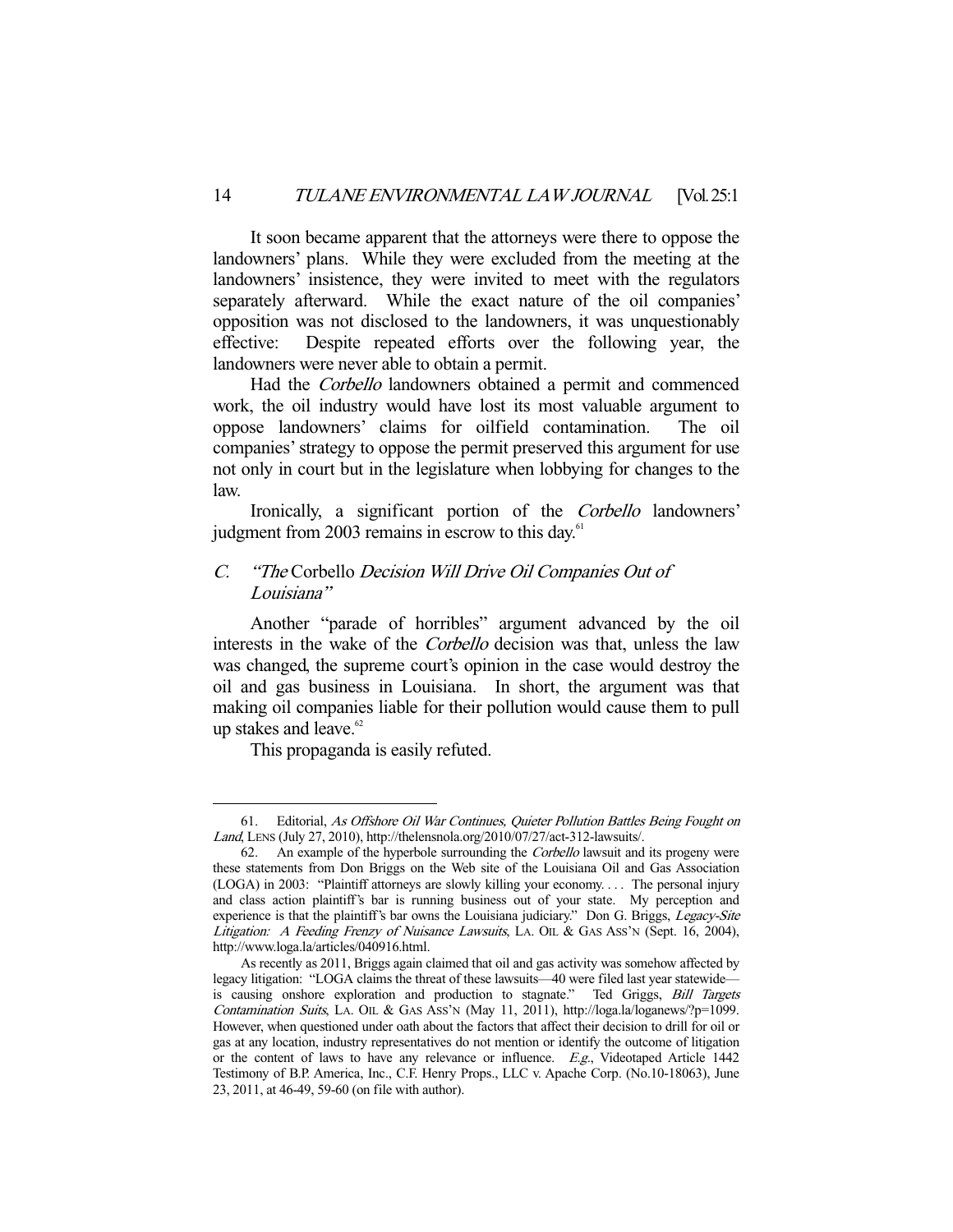First, the *Corbello* opinion made no "new" law. Indeed, the Louisiana Supreme Court in Corbello simply applied historic contracts law to a surface lease whose unambiguous terms required the restoration of the property when the lease expired. The principle that "[c]ontracts have the effect of law for the parties" is deeply embedded in Louisiana civil law<sup>63</sup> and is familiar to every law student who survived his first year of law school.

 For this reason, the notion that the Corbello opinion represented some radical departure from settled Louisiana law is clearly false. The law was not changed by *Corbello*; it was the same law under which oil companies (and all others) had been operating since at least 1870, when the present Louisiana Civil Code was adopted.

Second, the propaganda that *Corbello* was causing a decline in oil and gas exploration in the state is factually wrong. Public records from the Office of Conservation show that the number of drilling permits issued in 2005 (two years after the Corbello decision) was roughly twice the number of permits issued in 2002 (the year before the Corbello decision).<sup>64</sup> In fact, this trend continued to such an extent that, in 2008, Conservation Commissioner Jim Welsh declared on the agency's Web site: "I think this is only the beginning of DNR setting various permitting and drilling records in Louisiana .... This is indeed a historical time in our great state."<sup>65</sup> In fact, the number of drilling permits issued in Louisiana, Texas, and Arkansas from 2000 to 2010 correlate

 <sup>63.</sup> LA. CIV. CODE ANN. art. 1983 (2011). In now-familiar language, the Louisiana Supreme Court declared long ago: "[S]ignatures to an obligation are not mere ornaments." Boullt v. Sarpy, 30 La. Ann. 494, 495 (La. 1878). Moreover, "[i]f a party can read, it behooves him to examine an instrument before signing it; and if he cannot read, it behooves him to have the instrument read to him and listen attentatively whilst this is being done." Snell v. Union Sawmill Co., 105 So. 728, 730 (La. 1925) (citing Murphy v. Hussey, 41 So. 692 (La. 1906); Baker v. Myatt, Dicks Motor Co., 12 Orleans App. 281 (La. App. Orleans 1914)). In a more contemporary formulation, another Louisiana court declared: "The law does not compel people to read or to inform themselves of the contents of an instrument which they may choose to sign, but it holds them to the consequences, in the same manner and to the same extent as though they had exercised those rights." McGoldrick v. Lou Ana Foods, Inc., 94-400, p. 8 (La. App. 3 Cir. 11/2/94); 649 So. 2d 455, 460 (citing Dugas v. Modular Quarters, Inc., 561 So. 2d 192 (La. Ct. App. 3d Cir. 1990)).

Consistent with this, Louisiana courts have long refused to rewrite contracts after the fact on the ground that "[c]ourts are not created to relieve men of their bad bargains made." Kenny v. Oak Builders, Inc., 235 So. 2d 386, 390 (La. 1970); see also Gibbs Constr. Co. v. Thomas, 500 So. 2d 764 (La. 1987); TEC Realtors, Inc. v. D&L Fairway Prop. Mgmt., 2009-2145 (La. App. 1 Cir. 7/9/10); 42 So. 3d 1116.

<sup>64.</sup> Louisiana Energy Facts, LA. ENERGY FACTS NEWSL. (La. Dep't Natural Res.), May 2006, at 1, available at http://dnr.louisiana.gov/assets/docs/energy/newsletters/2006/2006-05.pdf.

 <sup>65.</sup> LA. DEP'T OF NATURAL RES., OFFICE OF CONSERVATION, DRILLING PERMIT SPIKE HIGHLIGHTS TREND OF INCREASING EXPLORATION (July 29, 2008), http://dnr.louisiana.gov/index. cfm?md=newsroom&tmp=detail&aid=492 (quoting Jim Walsh).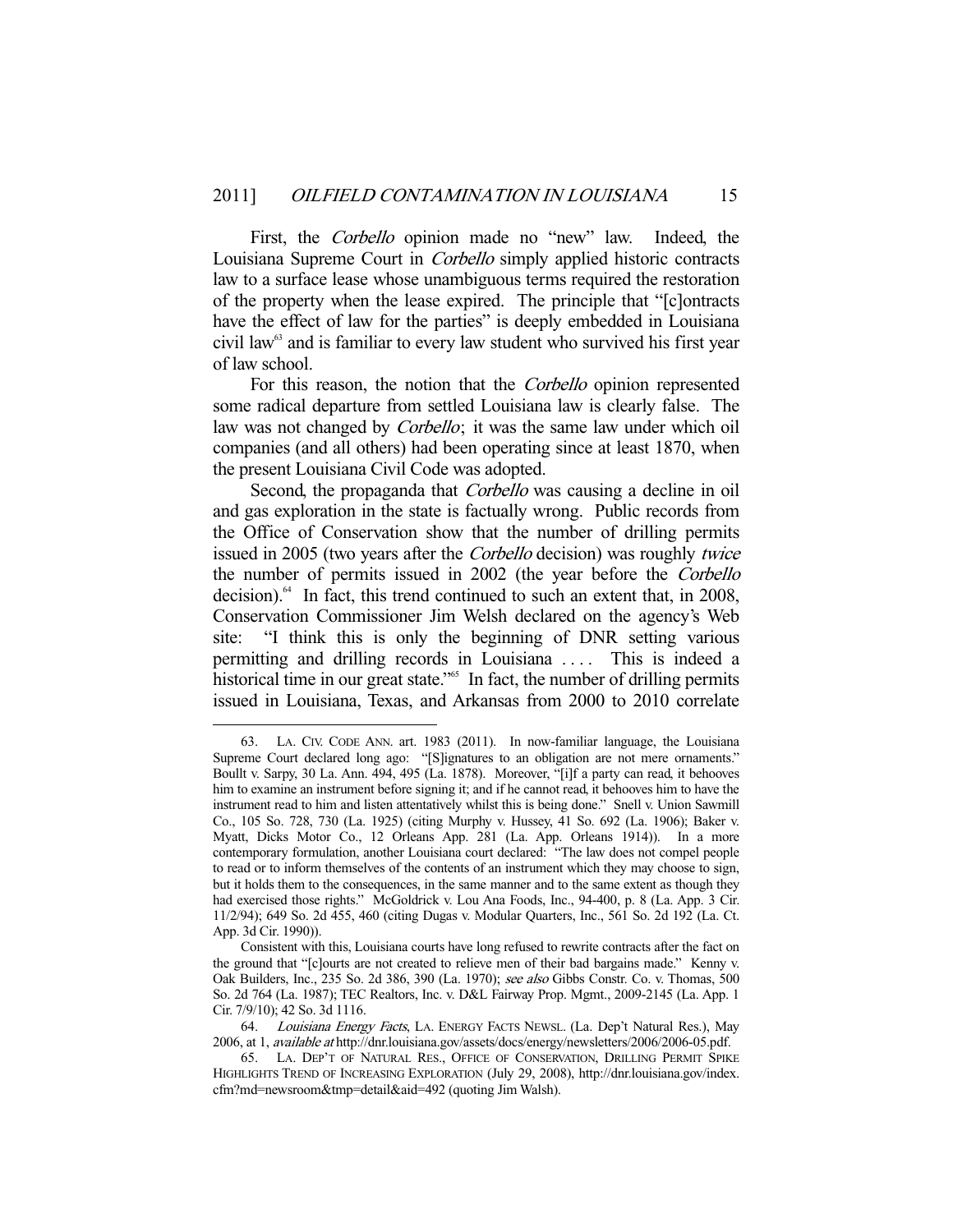very closely to economic considerations, such as the price of crude oil per barrel, rather than any litigation outcomes.



Drilling Permits Issued and Crude Oil Price<sup>66</sup>

 Notwithstanding this clear evidence, certain oil interests went so far as to retain Louisiana State University economist Loren Scott to stump the state with the message that *Corbello* had caused the sky to fall. In presentations from Houma to Shreveport, Scott blamed the Corbello decision for creating a hostile environment for oil and gas producers. $\sigma$ As anyone familiar with oil companies knows, however, oil and gas producers do not decide to drill for oil and gas based on the legal climate at a proposed drill location; they decide based on whether there is oil or gas below the ground there.<sup>68</sup> As one wag put it, the legislature could

 <sup>66.</sup> Texas Drilling Statistics, RAILROAD COMMISSION TEX., http://www.rrc.state.tx.us/ data/drilling/txdrillingstat.pdf (last visited Oct. 24, 2011) (Texas permit statistics); *Louisiana* State Oil and Gas Drilling Permits Issued by Type, LA. DEP'T NAT. RESOURCES (Aug. 26, 2011), http://dnr.louisiana.gov/assets/TAD/data/facts\_and\_figures/table22.htm (Louisiana permit statistics); ARK. OIL & GAS COMM'N, ANNUAL REPORT OF PRODUCTION (2010), http://www.aogc.state.ar.us/ OnlineData/reports/Annual%20Report%of%Production%201970-2010.pdf (Arkansas permit statistics); History of Illinois Basin Posted Crude Oil Prices, ILL. OIL & GAS ASS'N, http://www. loga.com/Special/crudeoil\_Hist.htm (last visited Oct. 24, 2011) (crude oil prices); graphic provided by Michael G. Stag, Attorney, Smith Stag, L.L.C., New Orleans, Louisiana.

 <sup>67.</sup> VERON, supra note 35, at 251.

 <sup>68.</sup> See Videotaped Article 1442 Testimony of B.P. America, Inc., supra note 62, at 46-49, 59-60.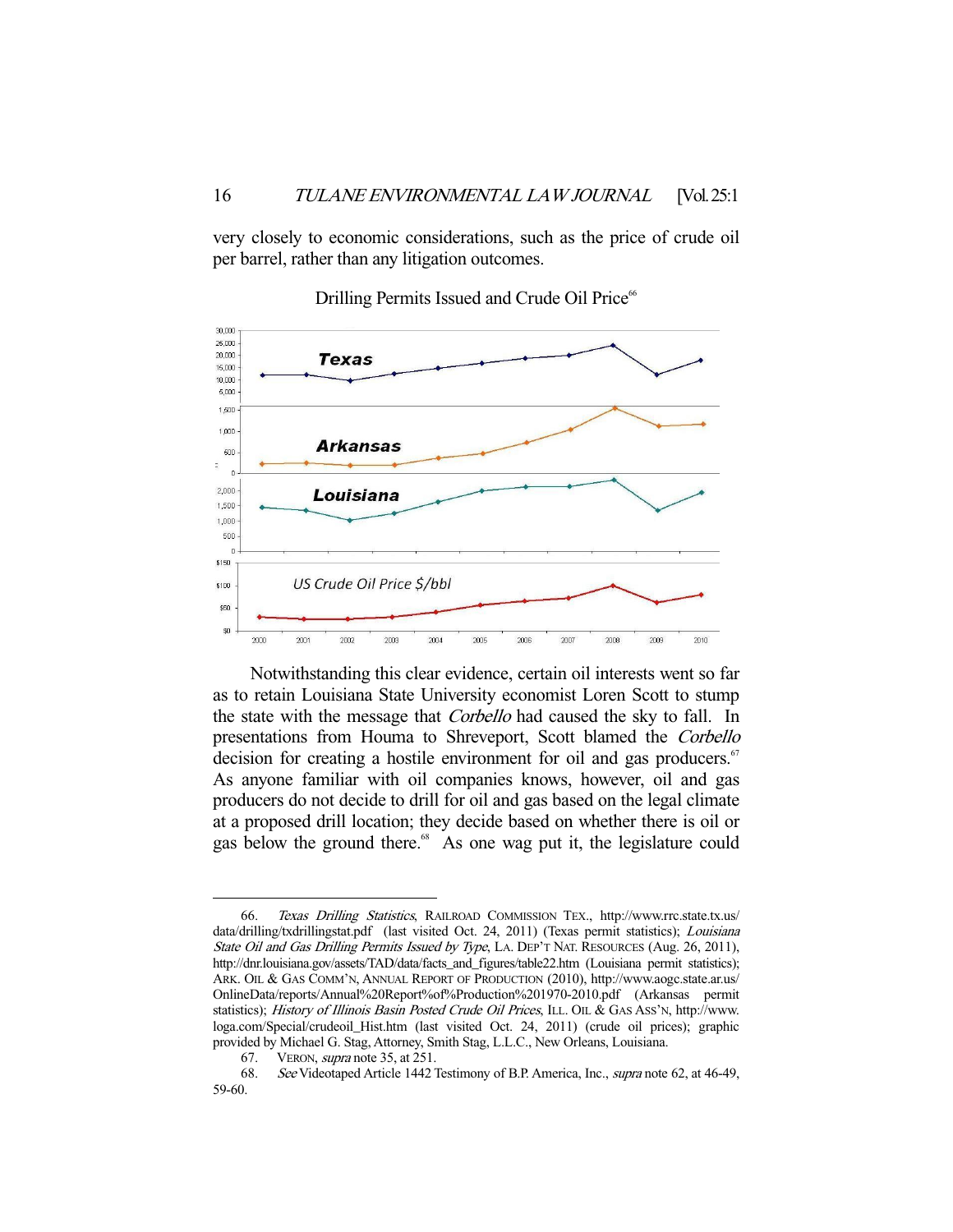make it a felony to drill into the Haynesville Shale, and oil companies would do it anyway—because that's where the hydrocarbons are.

 In any event, some public officials ridiculed the suggestion that Louisiana was not totally sympathetic to the oil industry. After Act 312 was passed in 2006, Louisiana State Senator Butch Gautreaux did not mince words: "Whatever the oil companies want us to do, we do .... Louisiana doesn't get any respect from other states because of it. People tell oil companies if they want to be abusive, go to Louisiana, because other states won't let them get away with it."<sup>69</sup> He was not alone in his sentiments. $70$ 

#### V. "WE DIDN'T DO IT; OUR PREDECESSOR DID"

 A familiar rallying cry among industry advocates for changing the law requiring oil companies to clean up property is that the contamination is "old," suggesting that it resulted from operations conducted by a previous lessee, not the one being sued. This is usually followed by the claim that what the predecessor did was "normal and expected" at the time. $1$ 

 This argument would suggest that courts are holding innocent operators responsible for someone else's mess. However, that is not the case. Those who make these statements rarely disclose that, in order for an oilfield operator to be held liable for contamination caused by another party, the operator must have agreed to clean up that contamination in a contract. Typically, the operator has assumed responsibility for restoration in a surface lease or mineral lease with the landowner or in an assignment from a predecessor lessee. Thus, the short answer to any complaint that an operator is being held responsible for cleaning up someone else's mess is that it should not have agreed to do so.

 In addition, Louisiana courts have historically been unsympathetic to arguments that seek, after the fact, to escape obligations previously agreed upon in a contract. As the reported opinions often declare, "Courts are not created to relieve men of their bad bargains made."72 This policy recognizes the obvious chaos and unpredictability that would result if parties were free to rewrite whatever contracts they later decided they did not like.

<sup>69.</sup> Jeremy Alford, A Lasting Legacy, GAMBIT (Apr. 11, 2006), http://www.bestofnew orleans.com/gambit/a-lasting-legacy/Content?oid=1245573 (quoting Sen. Butch Gautreaux).

<sup>70.</sup> See, e.g., Wells et al., supra note 24.

 <sup>71.</sup> This is a common theme of the Louisiana Oil and Gas Association's lobbying efforts. E.g., Briggs, supra note 62.

 <sup>72.</sup> Kenny v. Oak Builders, Inc., 235 So. 2d 386, 390 (La. 1970).